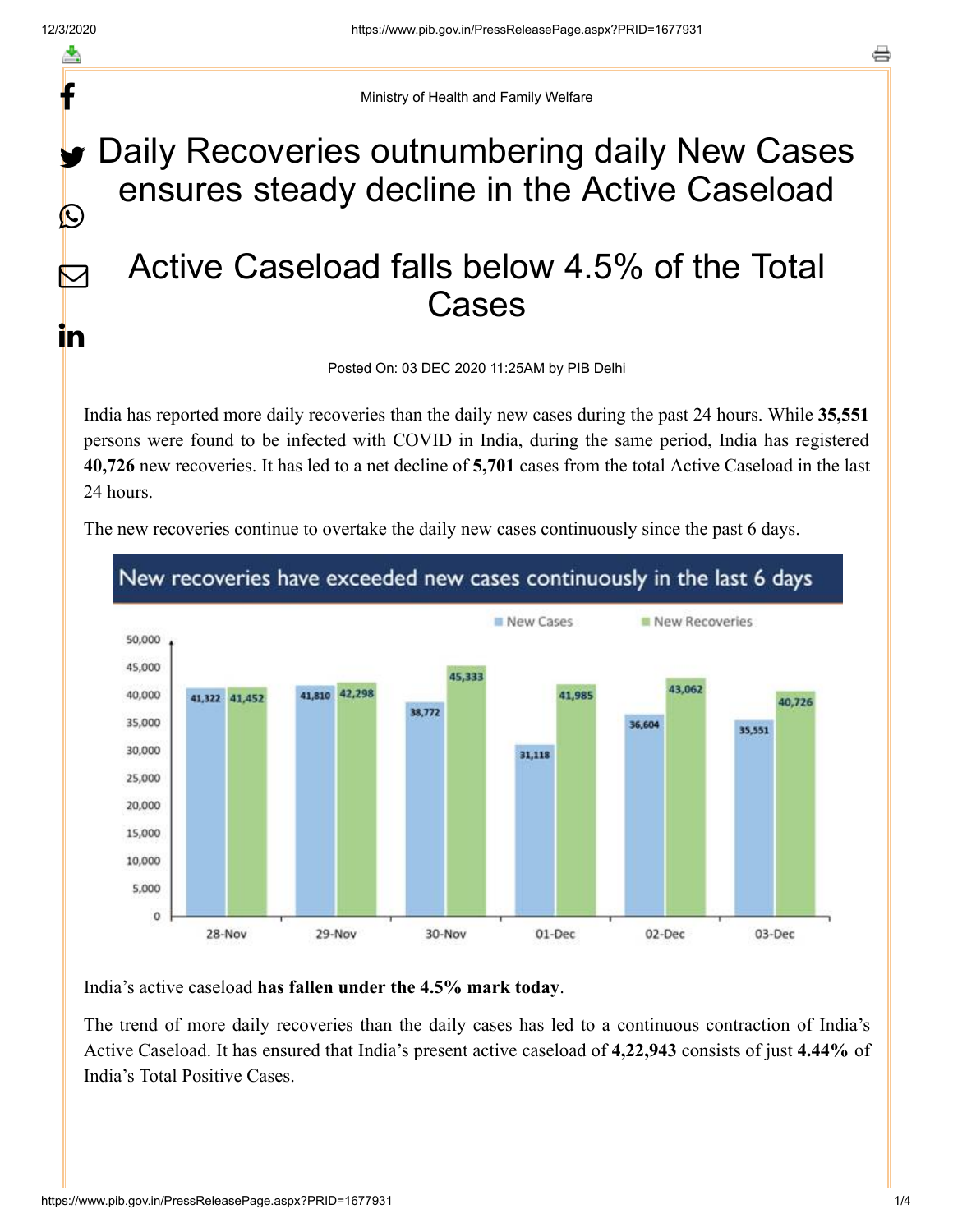

New Recoveries outnumbering the daily New Cases has also improved the Recovery Rate to **94.11%** today**.** The total recovered cases stand at **89,73,373**. The gap between Recovered cases and Active cases is steadily increasing and presently stands at **85,50,430.**

**77.64%** of the new recovered cases are contributed by ten States/UTs.

With 5,924 persons recovering from COVID, Kerala recorded maximum number of recoveries. Delhi registered another 5,329 daily recoveries while Maharashtra 3,796 new recoveries.



Ten States/UTs have contributed **75.5%** of the new cases.

Kerala reported 6,316 cases in the last 24 hours. Delhi recorded 3,944 new cases while Maharashtra registered 3,350 new cases yesterday.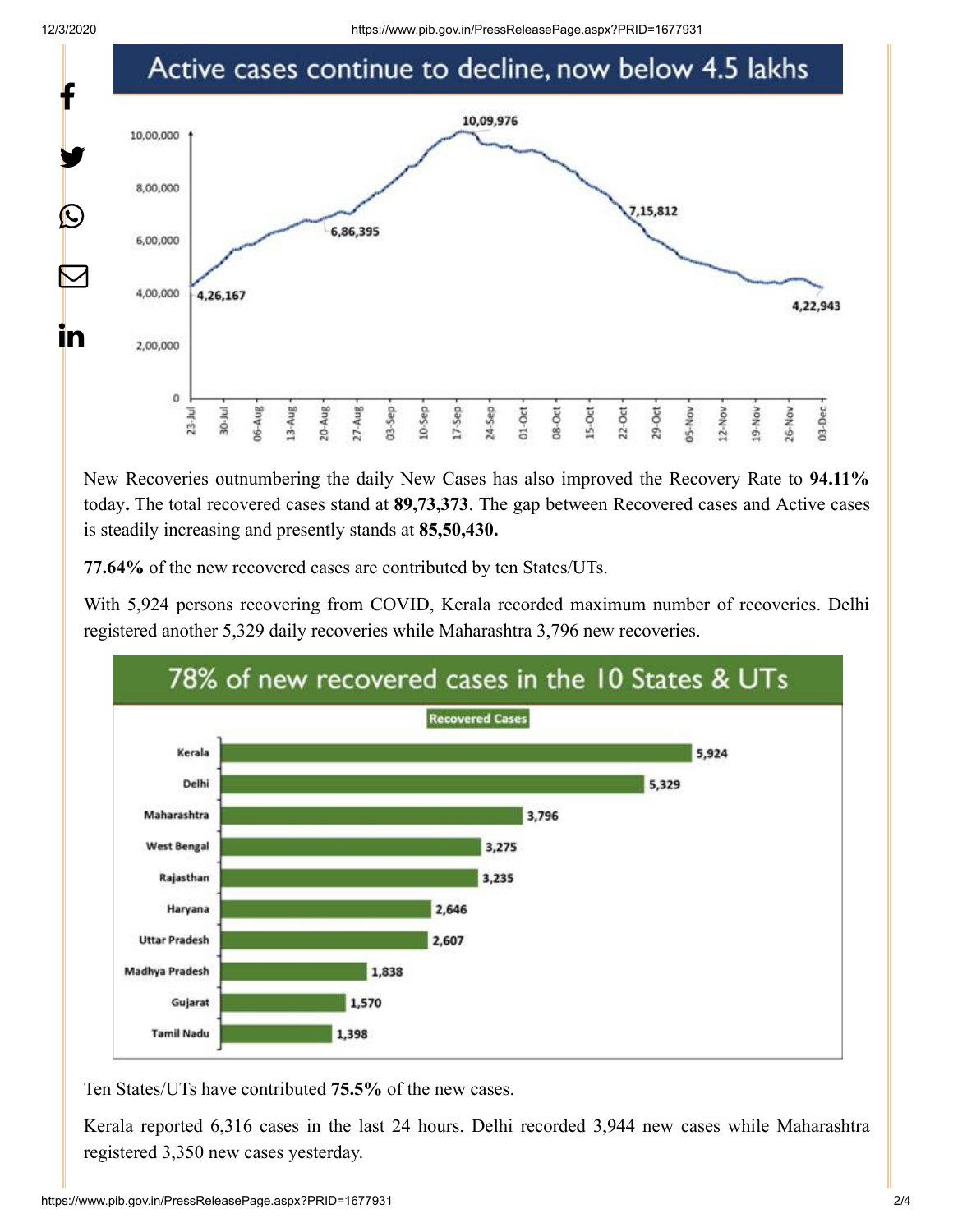12/3/2020 https://www.pib.gov.in/PressReleasePage.aspx?PRID=1677931



**79.28%** of the **526** case fatalities that have been reported in the past 24 hours are from Ten States/UTs.

**21.10%** of new fatalities reported are from Maharashtra which reported 111 deaths. Delhi also saw a fatality count of 82 while West Bengal reported 51 new deaths.



\*\*\*\*